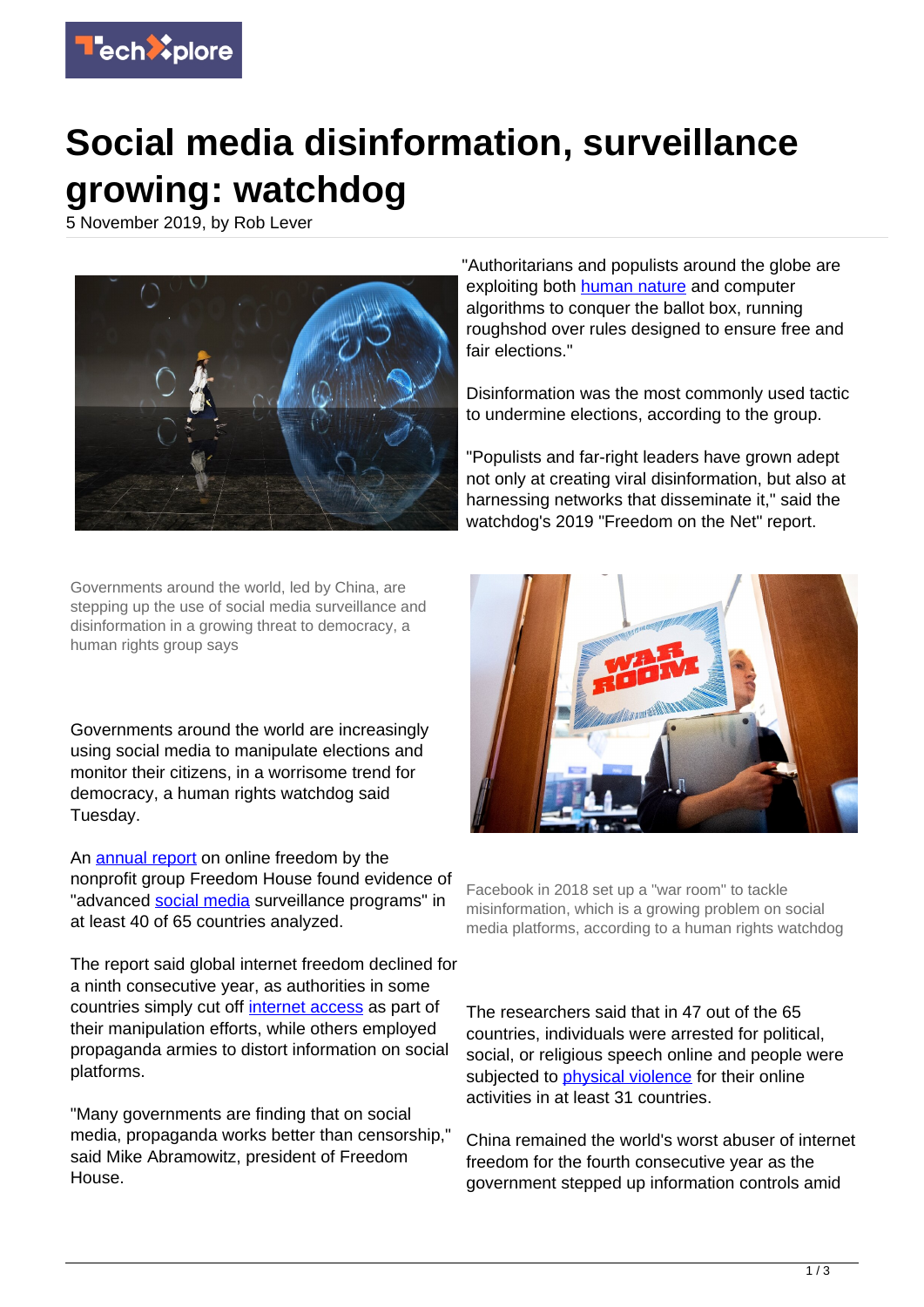

protests in Hong Kong and ahead of the 30th anniversary of the Tiananmen Square massacre, the report said.

Online freedom declined in 33 of the 65 countries assessed, including the United States, the survey found.

## **US freedom declines**

In the US, "law enforcement and immigration agencies expanded their surveillance of the public, eschewing oversight, transparency, and accountability mechanisms that might restrain their actions," Freedom House said.

"Officials increasingly monitored social media platforms and conducted warrantless searches of travelers' electronic devices to glean information about constitutionally protected activities such as peaceful protests and critical reporting."

The report said disinformation was rampant in the US, focusing on the November 2018 midterm elections, and that "both domestic and foreign actors manipulated content for political purposes, undermining the democratic process and stoking divisions in American society."



Despite growing digital surveillance, some activists are able to use apps and social media to mobilize and organize protests

Freedom House said governments are relying more on artificial intelligence to monitor and censor people online.

"Once reserved for the world's most powerful intelligence agencies, big-data spying tools are making their way around the world," said Adrian Shahbaz, Freedom House's research director for technology and democracy.

"Advances in AI are driving a booming, unregulated market for social media surveillance. Even in countries with considerable safeguards for fundamental freedoms, there are already reports of abuse."

The biggest declines in internet [freedom](https://techxplore.com/tags/freedom/) were in Sudan and Kazakhstan, followed by Brazil, Bangladesh, and Zimbabwe, the report said. Improvements were measured in 16 countries, with Ethiopia recording the largest gains.

Despite the grim outlook, Abramowitz cited some positive examples of technology spurring democratic change, including in Lebanon, where people "are rallying their fellow citizens" for reforms.

But the report also noted that some governments "restricted access to specific apps and platforms used by the opposition to mobilize, or resorted to shutting down the internet altogether."

© 2019 AFP